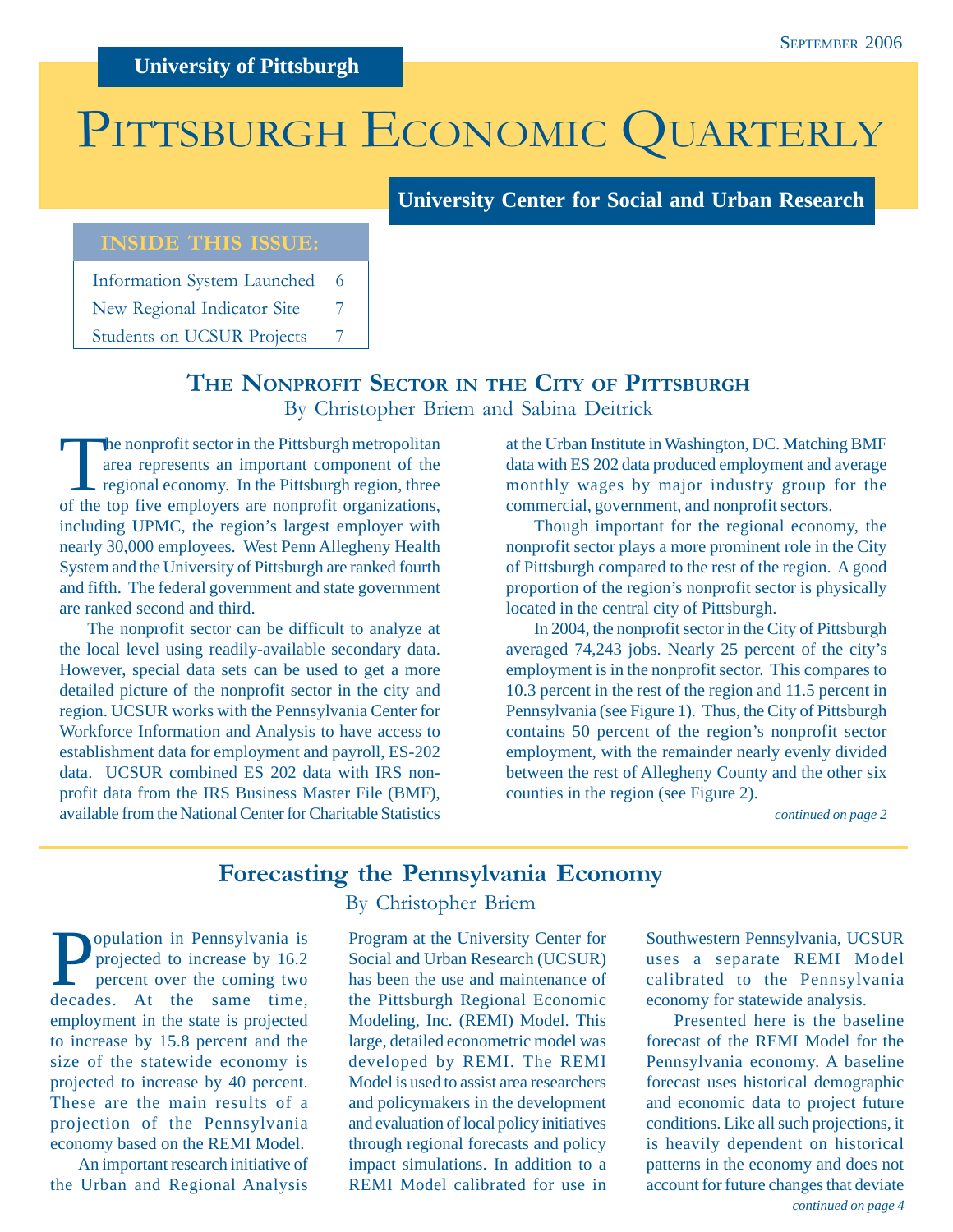#### **THE NONPROFIT SECTOR IN THE CITY OF PITTSBURGH (CONT.)**

#### *continued from page 1*

Just two industries, not surprisingly, account for the vast majority of nonprofit jobs in the City of Pittsburgh. In 2004, educational services and health care and social assistance made up 83 percent of total nonprofit jobs in Pittsburgh. Of these, health care and social assistance alone, with an average of 43,460 nonprofit jobs in 2004, comprised 58 percent of the city's nonprofit workers.

Reflecting this concentration of the region's largest nonprofits, particularly in the healthcare and educational arenas, nonprofit workers in the City of Pittsburgh are more likely to work in very large organizations (greater than 1,000 employers) than commercial sector workers (see Figure 3). Very large nonprofit organizations employed 58.2 percent of all nonprofit workers in the City of Pittsburgh in 2004.

For the private sector, just under 10 percent of these workers were employed in very large companies. Small firms with employment under 100 workers employed 51 percent of private, commercial sector workers. In the nonprofit sector, small organizations (employment less than 100 workers) employed just 18 percent of nonprofit workers.

Not surprisingly, in the City of Pittsburgh, which houses many of the region's federal and state offices, along with Allegheny County and City of Pittsburgh government offices, 55 percent of government workers were employed in very large organizations.

The nonprofit sector's cumulative payroll in 2004 reached \$3 billion. But the nonprofit sector by major industry category pays lower wages, on average, compared to its counterpart



**Figure 1. Nonprofit Sector Share of Total Employment, 2004**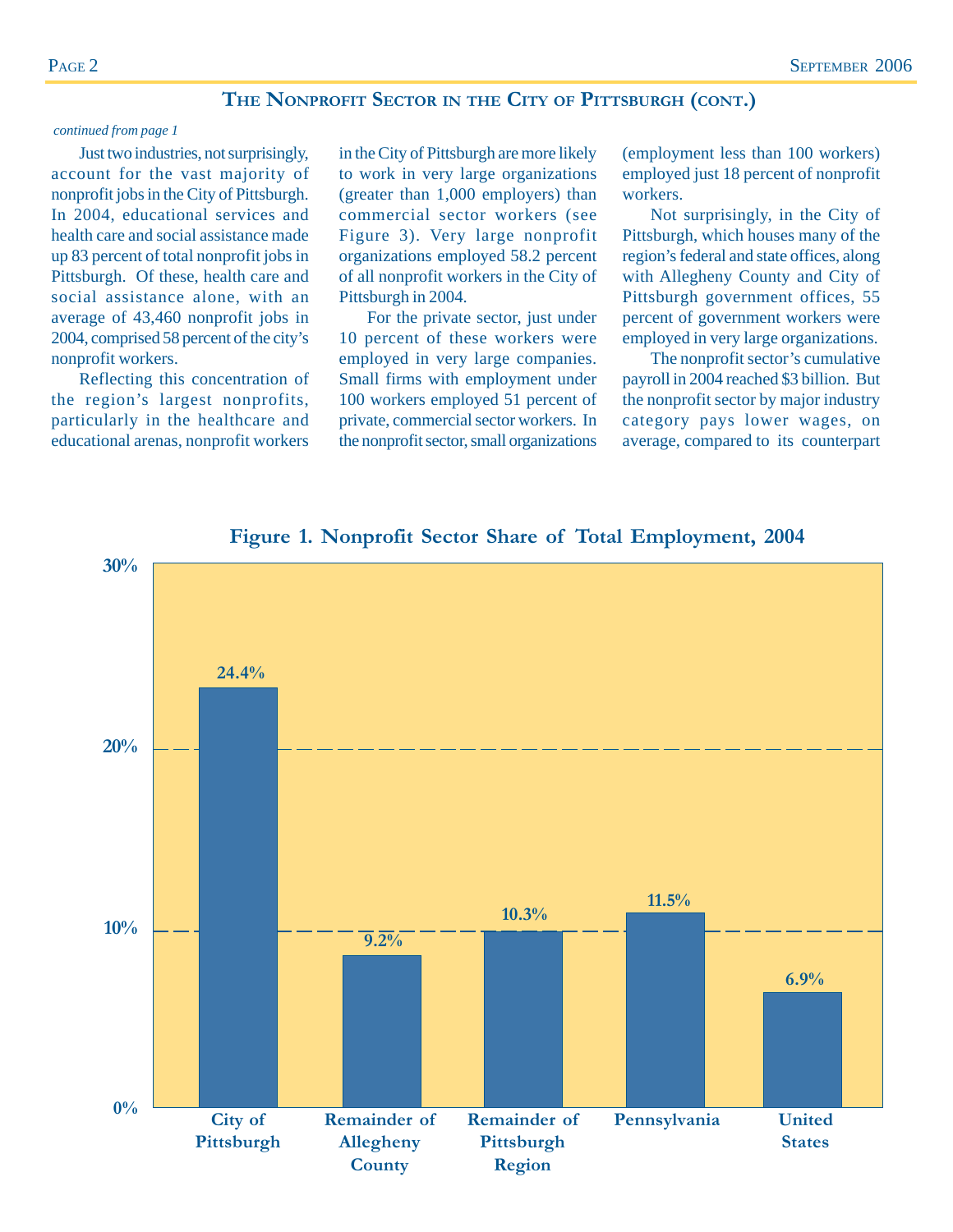#### in the commercial sector in Pittsburgh.

In just two industry categories did average monthly wages in the nonprofit sector exceed average monthly wages in the for-profit commercial sector – administrative and support and other services. Average monthly wages between the nonprofit and commercial sectors were nearly equal in the largest nonprofit sectors — educational services and health care and social

assistance. The gap in average monthly wages between the commercial and nonprofit sectors was largest in the arts, entertainment and recreation; construction; professional, scientific and technical services; and the real estate, rental and leasing industry.

The nonprofit sector in the city of Pittsburgh and the Pittsburgh region represents a major force for the

economy. In coming issues of *PEQ*, we will continue to present new research on the region's nonprofit sector.

#### **Figure 2. Distribution of Nonprofit Sector Employment Within the Pittsburgh Region, 2004**



**Source: UCSUR, University of Pittsburgh**





**Source: UCSUR, University of Pittsburgh**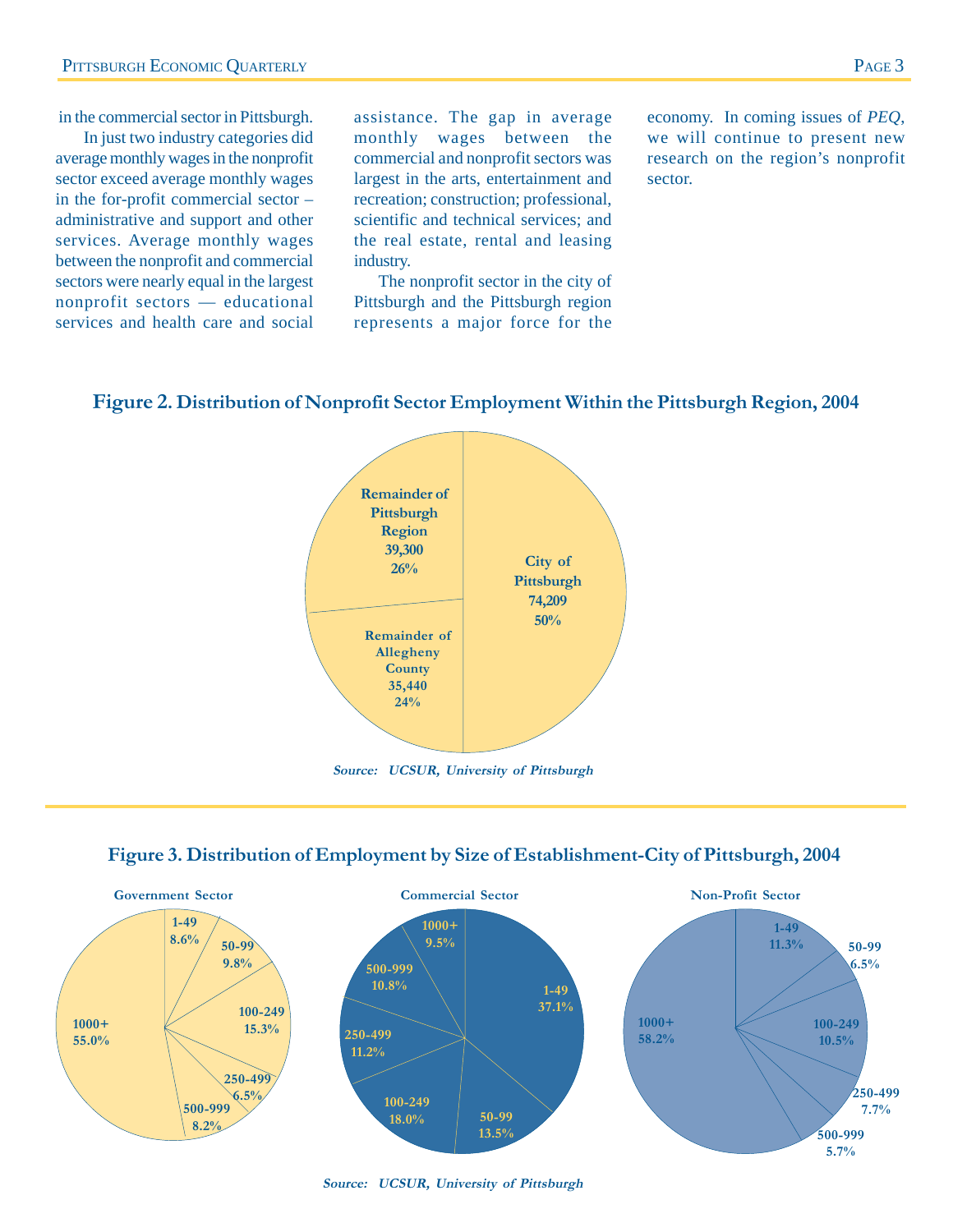#### **FORECASTING THE PENNSYLVANIA ECONOMY (CONT.)**

#### *continued from page 1*

significantly from these patterns. The REMI Model weighs recent trends to better capture future trends. Alternative forecasts can be generated based on inputting alterative assumptions into the model.

Analyzing the state economy is different from looking at a specific metropolitan region. Regions across Pennsylvania are bound by common tax and fiscal policies implemented at the state level. Unlike metropolitan areas, which are typically defined by the degree of economic integration across a specific region, states are defined by historical borders that do not necessarily reflect patterns of economic activity. In that sense, the Pennsylvania economy represents a collection of distinct metropolitan and rural economies across the Commonwealth. Some of these regions are far more integrated with nearby regions in other states than with other parts of Pennsylvania.

REMI estimates that the Pennsylvania economy in 2005 can be measured as \$525 billion in Gross Regional Product (GRP). GRP is a local counterpart of the nation's gross domestic product (GDP), which is a measure of economic value-added production. Measured at the state level, GRP is also called Gross State Product (GSP). Adjusted for inflation, GRP for Pennsylvania is projected to increase by 46.8 percent between 2005 and 2025.

Total output is a measure of economic production that typically exceeds GRP. Economic output is the gross output of Pennsylvania enterprises and exceeds GRP by the value of intermediate inputs purchased from out of state. A subset of output —exports—represents the output of Pennsylvania firms that is sold outside the state, whether elsewhere within the U.S. or internationally. Of Pennsylvania's \$906 billion in total output in

2005, REMI estimates that \$303 billion is production that is sold elsewhere in the U.S. International exports are estimated to account for \$57 billion of Pennsylvania output annually.

REMI projects total population in Pennsylvania will increase from 14.7 to 17.1 million between 2005 and 2025, an increase of 16.1 percent. Pennsylvania has been experiencing slow but positive population growth since 1986. The projected population growth for the state is moderate compared to national levels but does represent faster growth than has been typical in recent decades. Pennsylvania's total population is estimated to have grown by 5.6 percent between 1985 and 2005.

Though total employment is projected to increase by 15.8 percent between 2005 and 2025, the state's labor force is projected to increase by 12.9 percent over the same period. Changing patterns of labor force

|                              | 2005   | 2015   | 2025   | <b>Change 2005-2025</b> |
|------------------------------|--------|--------|--------|-------------------------|
| Total Employment (1,000s)    | 8,409  | 9,270  | 9,740  | 15.8%<br>1,331          |
| Gross Regional Product*      | 525    | 666    | 770    | 246<br>$46.8\%$         |
| Personal Income*             | 515    | 879    | 1,387  | 169.3%<br>872           |
| $Output*$                    | 906    | 1,266  | 1,523  | $68.1\%$<br>617         |
| Exports to Rest of U.S.*     | 303    | 418    | 494    | 191<br>$63.1\%$         |
| International Exports*       | 57     | 101    | 150    | 162.0%<br>93            |
| Avg Annual Compensation Rate | 47     | 72     | 102    | 118.0%<br>55            |
| Population $(1,000s)$        | 14,695 | 15,592 | 17,069 | $16.2\%$<br>2,374       |
| Labor Force $(1,000s)$       | 7,487  | 8,102  | 8,455  | $12.9\%$<br>968         |
| * Billions of 2006\$         |        |        |        |                         |

#### **Summary of Pennsylvania Baseline REMI Forecast, 2005-2025**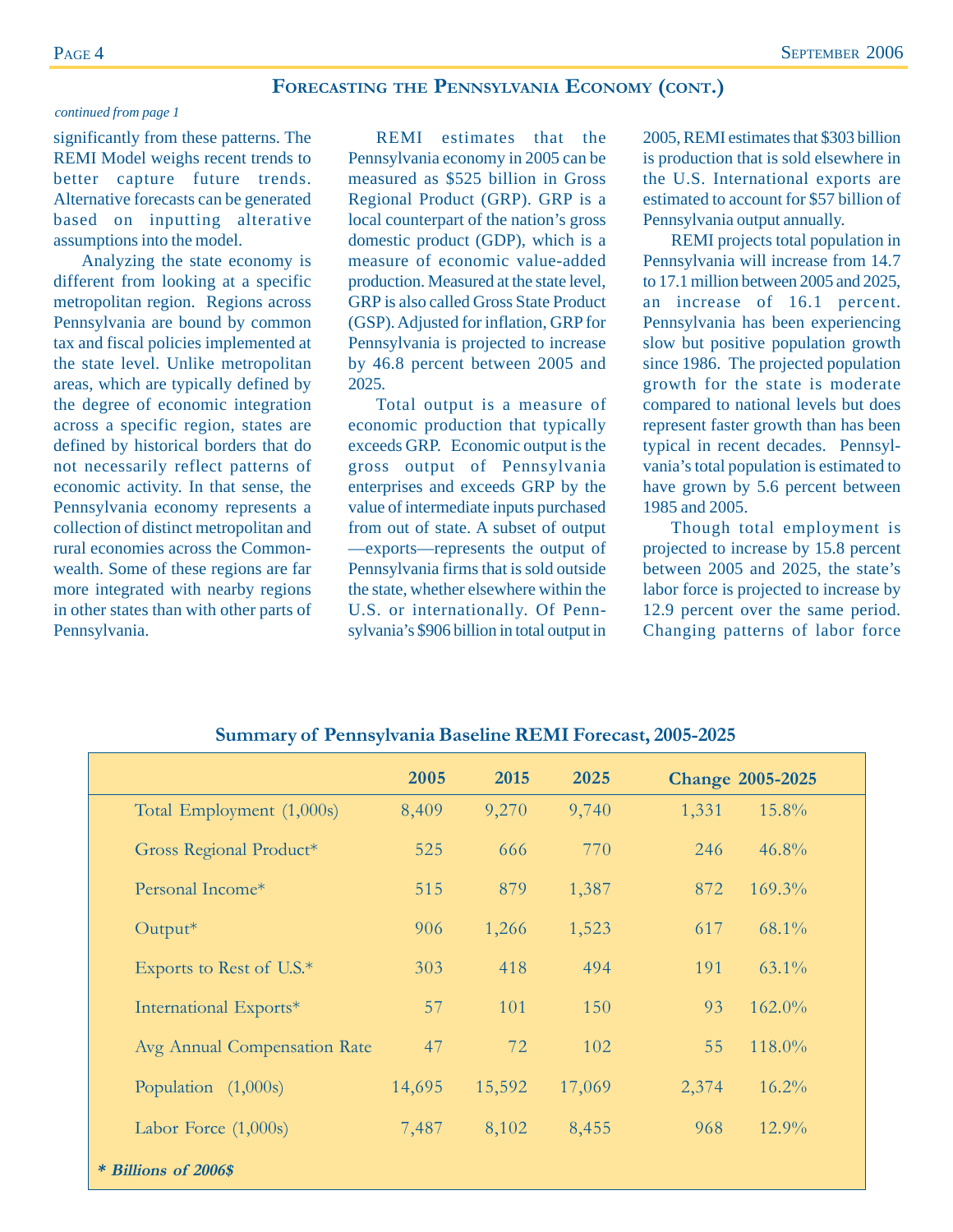participation and demographic shifts are primarily responsible for the statewide labor force growing less than population and employment between 2005 and 2025.

Looking at specific industries, the health care and social assistance sector is predicted to have the fastest growth rate over the coming two decades, increasing by 71.8 percent between 2005 and 2025. Health care is also the industry with largest projected increase in the total number of jobs with a projected increase of over 664,000 jobs

in the coming two decades. The largest decrease in jobs comes from manufacturing industries, which are projected to decrease by 114,285 jobs between 2005 and 2015.



#### **Pennsylvania Population and REMI Forecast, 1970-2025**

#### **Projected REMI Employment by Industry-Pennsylvania, 2005-2025**

|                                      | 2005    | 2015                        | 2025    |            | <b>Change 2005-2025</b> |
|--------------------------------------|---------|-----------------------------|---------|------------|-------------------------|
| Forestry, Fishing, Other             | 19,555  | 14,904                      | 13,428  | $-6,127$   | $-31.3\%$               |
| Mining                               | 22,362  | 16,665                      | 17,336  | $-5,026$   | $-22.5%$                |
| <b>Utilities</b>                     | 29,823  | 28,474                      | 28,181  | $-1,642$   | $-5.5\%$                |
| Construction                         | 404,735 | 440,776                     | 489,913 | 85,178     | $21.0\%$                |
| Manufacturing                        | 663,625 | 565,639                     | 549,340 | $-114,285$ | $-17.2%$                |
| <b>Wholesale Trade</b>               | 248,011 | 228,445                     | 195,375 | $-52,636$  | $-21.2%$                |
| Retail Trade                         | 846,108 | 890,602                     | 819,825 | $-26,283$  | $-3.1\%$                |
| Transportation, Warehousing          | 249,130 | 279,721                     | 307,476 | 58,346     | 23.4%                   |
| Information                          | 132,472 | 142,181                     | 142,016 | 9,544      | 7.2%                    |
| Finance, Insurance                   | 357,041 | 368,098                     | 357,994 | 953        | $0.3\%$                 |
| Real Estate, Rental, Leasing         | 188,070 | 213,591                     | 231,529 | 43,459     | $23.1\%$                |
| Professional, Technical Services     | 442,599 | 476,525                     | 502,010 | 59,411     | $13.4\%$                |
| Management of Companies              | 68,601  | 66,026                      | 62,212  | $-6,389$   | $-9.3\%$                |
| <b>Administration Waste Services</b> | 349,572 | 428,951                     | 474,522 | 124,950    | 35.7%                   |
| <b>Educational Services</b>          | 263,541 | 345,025                     | 413,349 | 149,808    | 56.8%                   |
| Health Care, Social Assistance       |         | 925,032 1,274,813 1,589,299 |         | 664,267    | 71.8%                   |
| Arts, Entertainment, Recreation      | 140,294 | 169,302                     | 171,797 | 31,503     | 22.5%                   |
| Accommodation, Food Services         | 452,003 | 508,298                     | 494,355 | 42,352     | $9.4\%$                 |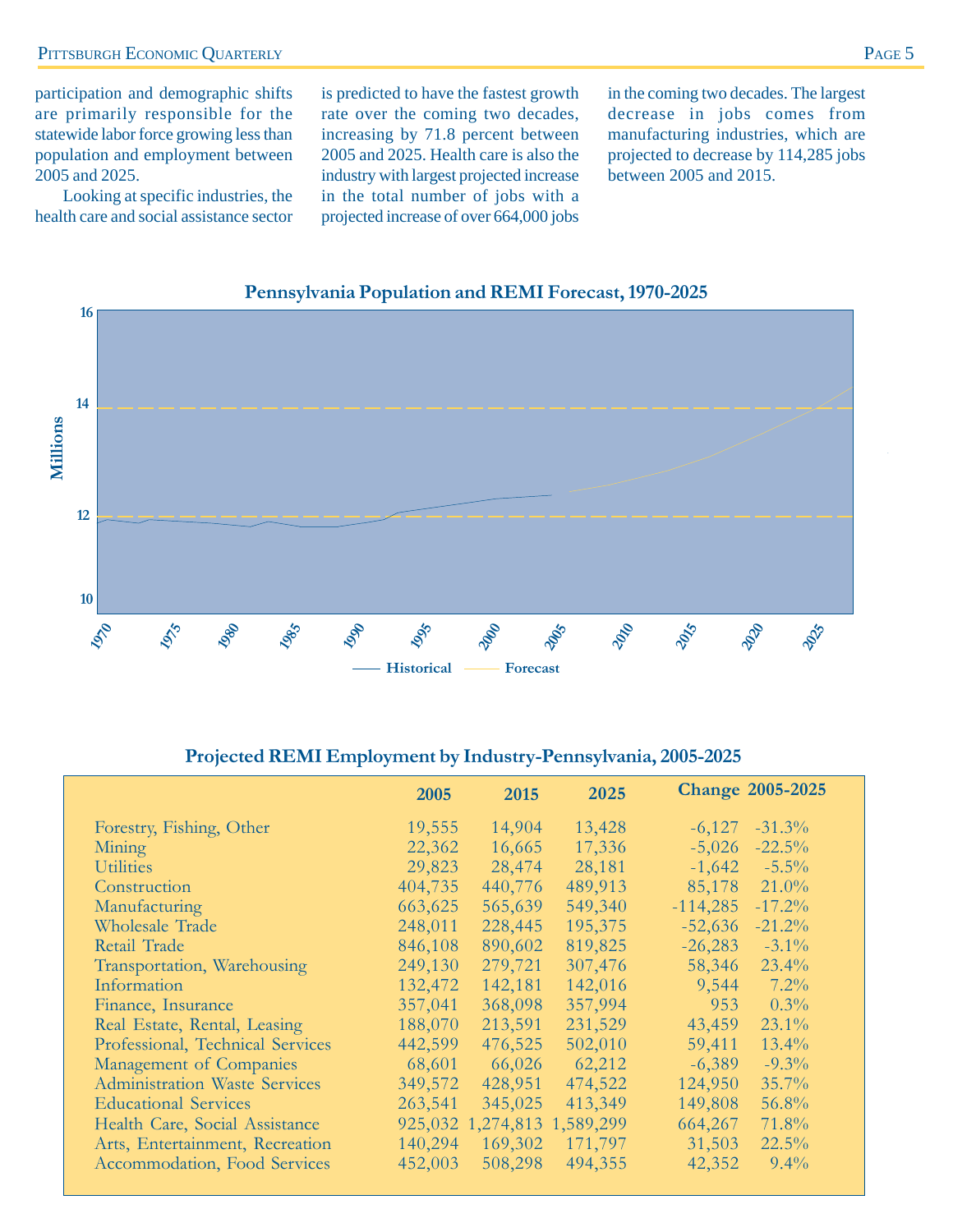## **PITTSBURGH NEIGHBORHOOD AND COMMUNITY INFORMATION SYSTEM LAUNCHED**

By Sabina Deitrick and Robert Gradeck

The University Center for Social<br>
and Urban Research at the<br>
University of Pittsburgh and<br>
Cornecio Mellon University's Conter and Urban Research at the Carnegie Mellon University's Center for Economic Development announced a new partnership for data and neighborhood information with the City of Pittsburgh. The Pittsburgh Neighborhood and Community Information System (PNCIS) is now available at www.pghnis.pitt.edu.

The PNCIS is a set of interactive, on-line data and mapping tools to collect and analyze information at different geographic scales, from Census tracts to property levels.

The PNCIS is a hybrid application of Geographic Information Systems (GIS) and web technologies that provide demographic, economic, social, property, and planning information to community stakeholders in a spatial context.

The PNCIS consists of three parts:

- Pittsburgh Community Information System: This is a secure site with City of Pittsburgh administrative data to analyze real estate and property data to improve neighborhood conditions.
- Pittsburgh Neighborhood Dataplace: This allows the user to command queries and download large public datasets, such as the U.S. Census, election results, and property and housing data related to Pittsburgh neighborhoods.

• Map Hub: This links to Map Hub, which provides users the opportunity to access Pittsburgh maps and integrate neighborhood information into their own map design.

The PNCIS ascribes to the goals of the National Neighborhood Indicators Partnership: "To further the development and use of neighborhoodlevel information systems in local policymaking and community building" (www.urban.org/nnip).

The concept of developing a community information system at the University Center for Social and Urban Research (UCSUR) started in the 1980s, when University of Pittsburgh researchers began experimenting with various sets of government and social data to assist decisionmaking in the areas of crime prevention and neighborhood improvement.

As a hub for community information and applied research, UCSUR continued to hone the concept of improving neighborhoods by improving the analytic view of the community. UCSUR later teamed with the Pittsburgh Community Reinvestment Group through the Vacant Property Working Group to combat rising vacancies in the City of Pittsburgh.

Today, PNCIS represents an extensive university-governmentcommunity partnership. UCSUR has teamed with Carnegie Mellon University's Center for Economic Development, the City of Pittsburgh, Allegheny County, Pittsburgh Partner-

ship for Neighborhood Development, and other area organizations to collect and clean the data and develop the system.

The beta version of the project was launched in this summer. Community and government users are being trained on the system throughout the fall.

The PNCIS project team works with partners to understand and demonstrate the value of this information to address critical issues throughout our Pittsburgh neighborhoods. Funding to develop the system has come from numerous sources, including the universities, local foundations, and banks. Customized projects can be developed for specific users. The project seeks additional funding to continue to update information, add new data sets, and expand its geographic boundaries.

*For more information, contact Sabina Deitrick (sdeitrick@ucsur.pitt.edu) or Robert Gradeck, Project Director at the Center for Economic Development at Carnegie Mellon University (rgradeck@andrew.cmu.edu).*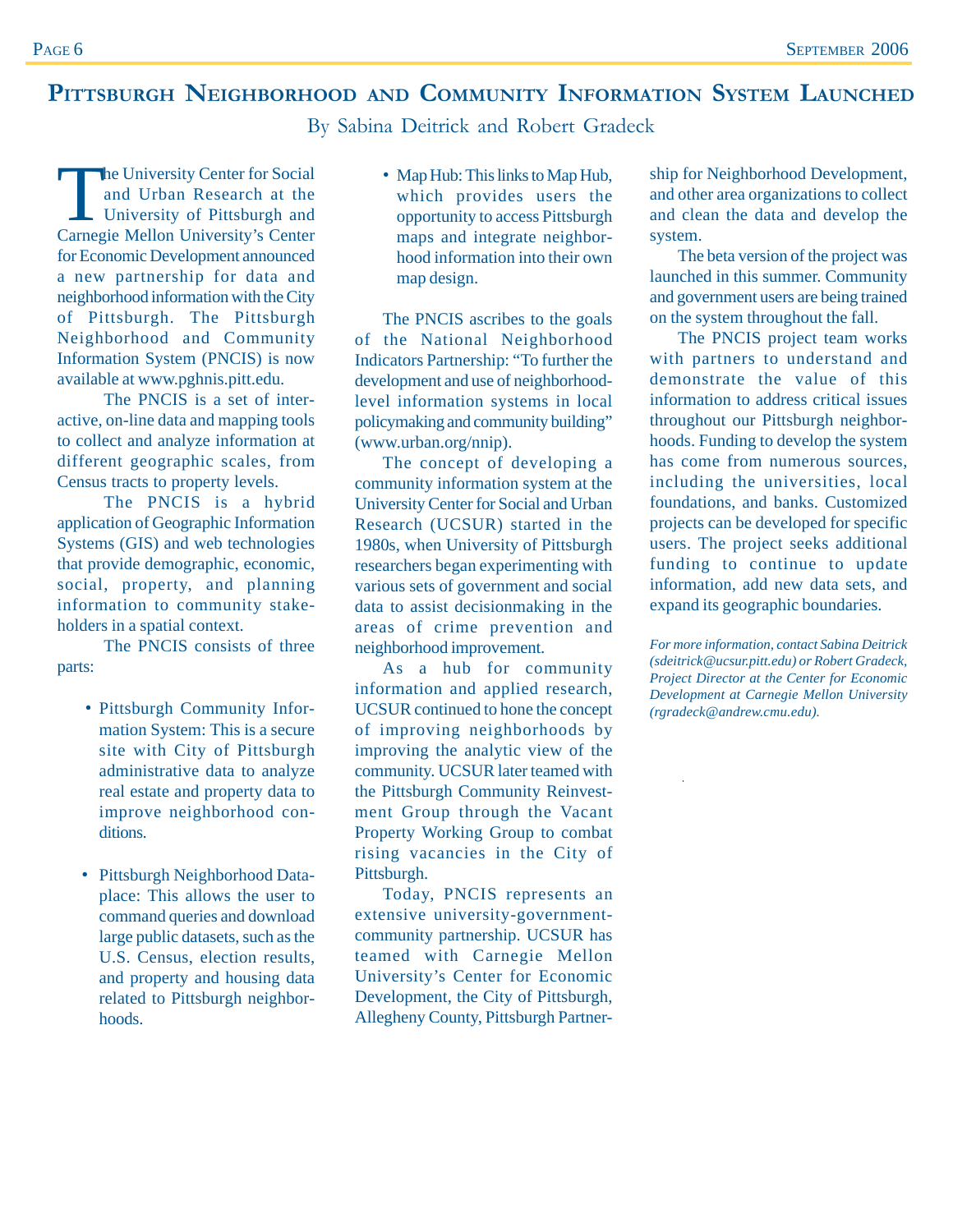## **UCSUR at Center of New Regional Indicator Site**

The Pittsburgh Regional<br>Indicators project, which was<br>described in the March 2006 Indicators project, which was described in the March 2006 issue of *PEQ* ("The Southwestern Pennsylvania Indicators Consortium" by John Craig) went online September 15, 2006 with an array of indicators and a new name, PittsburghToday (see www.pittsburghtoday.org).

There are several features of the site that are worth investigation. The technology permits users to compare Pittsburgh with other places in the U.S. and also compare counties within the Pittsburgh region with one another. Another feature is the site's different descriptions of Pittsburgh, with the 22 county "Pittsburgh Region" being a new and unique measure designed to call greater attention to the role that eastern Ohio and West Virginia play in this area's affairs. Clicking on "Defining Regions" is a particularly good starting point in understanding the site's approach. The other introductory sections are also helpful in that regard.

By John G. Craig, Jr.

To test out the technology, click a topic area such as "Demographics" or "Economics." The screen will show a brief description of what is included in the topic, a snapshot of Pittsburgh's status, and two icons. These show the configuration of the Pittsburgh region that is being used for the material and a map of the cities with which Pittsburgh is being compared. Next, click on a sub-topic such as "Population" in Demographics or "Jobs" in Economics and experiment with the different options. You will be able to look at 10-year trends as well as the latest numbers for both Pittsburgh and the comparison cities, along with the counties that make up the Pittsburgh region.

The launch has been a quiet one because there are many holes to be filled and text to be added. Indicators on the Arts, Education, Environment, Public Safety, and Sustainability are not complete, and additional measures for Demographics, Economics, Government, Health, Housing, and Transportation are in various stages of development. More important is the absence of the icon program that will permit the user to have access to the data itself so the basis of what is being presented is transparent. There will soon be a "Data" icon on each card along with one for "Interactive Charts." When the mail server is in place, communication will easier and friendlier.

That said, because this is a beta operation, it would be very helpful – and much appreciated – if the criticism is robust and the suggestions for improvement plentiful. As the project states: "The goal of the site is to spark a more informed civic discourse about the future course of the Pittsburgh region. By painting an accurate statistical picture of life here, we hope to stimulate a discussion of where we are, and where we hope to go."

*For more information, contact John Craig (jcraig@ucsur.pitt.edu).*

## **Students on Urban and Regional Projects**

This fall, the following talented group of students will be working on urban and regional projects at UCSUR.

 *Elizabeth (Liz) Accetta* a 2nd year student in the policy research and analysis program in the Graduate School of Public and International Affairs (GSPIA) and will finish her Master of Public Administration degree in April 2007. Liz came to GSPIA after finishing her BA in Economics at the University of Nevada at Las Vegas. This past summer, she interned in the Allegheny County Department of Human Services and plans to pursue her PhD in Economics after graduation. Liz is working on the Pittsburgh Community and Neighborhood Information System under the HUD New Directions grant.

*Andrew Aurand* is completing his PhD in GSPIA. His dissertation is entitled, "Is Smart Growth Smart for Low-Income Households?" He is completing work on the Large Landowners project for the Lincoln Institute for Land Policy and the Regional Indicators Project, directed by John Craig.

*Aurica Balmus* began the International Development degree program at GSPIA this fall. She received her BA in Political Science and History from Bethany College. She will be working on the Pittsburgh Research Project, a new initiative at UCSUR to bring together faculty, resources, and research around common themes of interest in the Pittsburgh region.

*Sungsoo Hwang* is a doctoral student in GSPIA, working on his dissertation, "Leveraging Partnership Networks for IT Innovation: How to Build Effective Neighborhood Information Systems." He is also working on the Pittsburgh Community and Neighborhood Information System. Sungsoo received an NSF Doctoral Dissertation Improvement Research grant for 2006-07.

*Kristin Rucinski* is a 1st year student in the School of Social Work, working as an intern through the Legislative Office of Research Liaison (LORL) in the Pennsylvania House of Representatives in Harrisburg. She received her BSW from Slippery Rock University. Kristin will be involved in planning a university-community partnership conference and event, sponsored by LORL in Harrisburg in the spring.